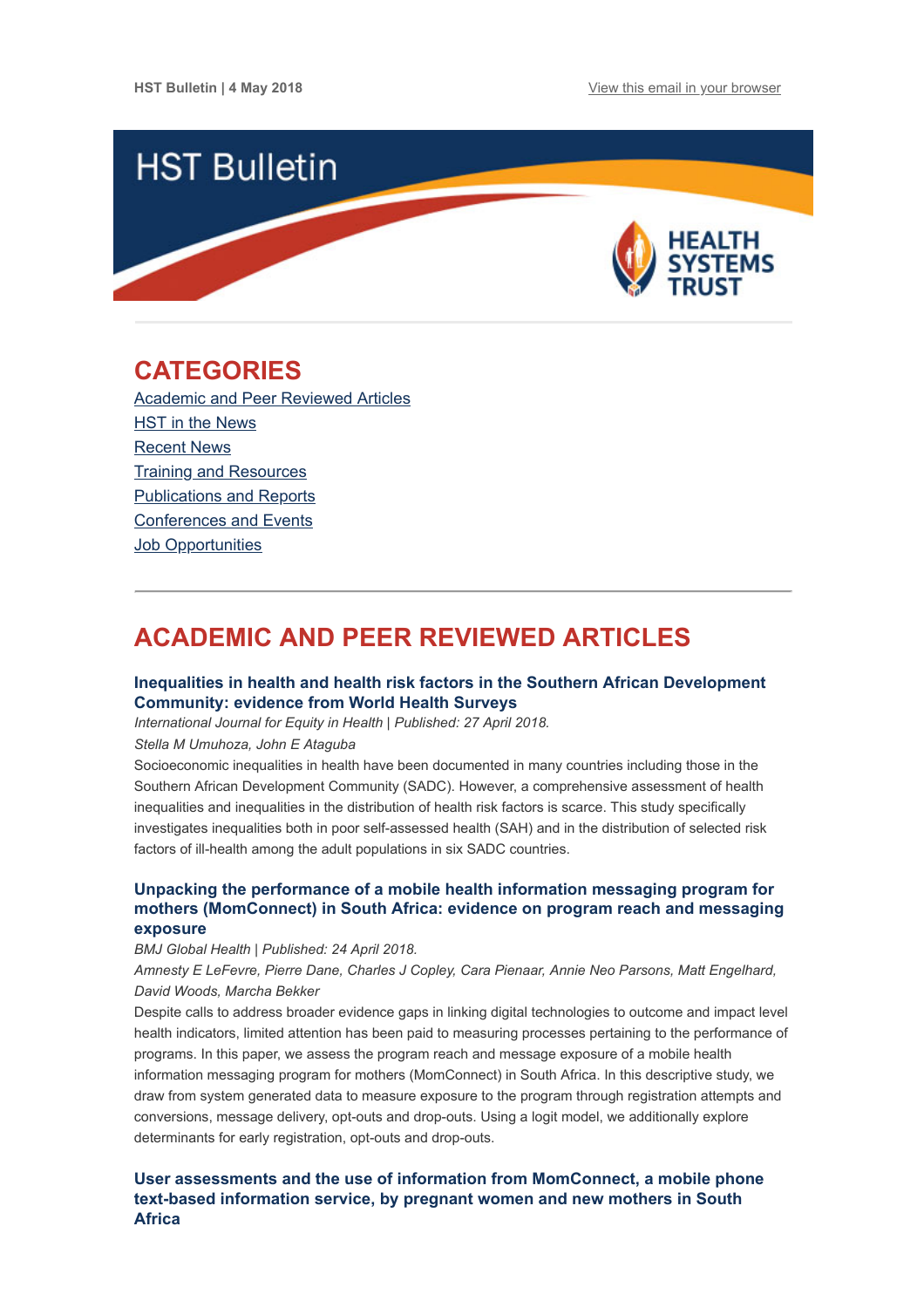#### *BMJ Global Health | Published: 24 April 2018.*

*Donald Skinner, Peter Delobelle, Michele Pappin, Desiree Pieterse, Tonya Marianne Esterhuizen, Peter Barron, Lilian Dudley*

MomConnect was designed to provide crucial health information to mothers during pregnancy and in the early years of child rearing in South Africa. The design drew on the success of the Mobile Alliance for Maternal Action's programme in South Africa, as well as a growing list of mobile health (mHealth) interventions implemented internationally. Services such as MomConnect are dependent on user acceptability as all engagements are voluntary, meaning that tools have to be easy to use and useful to be successful. This paper describes the evaluation of the tool by pregnant women and new mothers using the tool.

## **[Completeness of the Road-to-Health Booklet and Road-to-Health Card: Results of](https://sajhivmed.org.za/index.php/hivmed/article/view/765/1134) cross-sectional surveillance at a provincial tertiary hospital**

*Southern African journal of HIV Medicine | Published: 10 April 2018.*

*Harishia Naidoo, Theunis Avenant, Ameena Goga*

Accurate record-keeping is important for continuity and quality of care. Completing a child's Road-to-Health Booklet (RTHB), or the older, less detailed, Road-to-Health Card/Chart (RTHC), immediate interpretation thereof and appropriate action facilitates comprehensive care, which could contribute to a decline in child morbidity and mortality.

## **[Temporal evolution of HIV sero-discordancy patterns among stable couples in sub-](http://journals.plos.org/plosone/article?id=10.1371/journal.pone.0196613)Saharan Africa**

#### *PlosOne | Published: 30 April 2018.*

#### *Susanne F Awad, Hiam Chemaitelly, Laith J Abu-Raddad*

The objective [of this study] was to examine the temporal variation of HIV sero-discordancy in select representative countries (Kenya, Lesotho, Mali, Niger, Tanzania, and Zimbabwe) in sub-Saharan Africa at different HIV epidemic scales. A sero-discordant couple is defined as a stable couple (SC) in which one partner is HIV-positive while the other is HIV-negative.

## **[Using participatory risk analysis to develop a song about malaria for young children](https://malariajournal.biomedcentral.com/articles/10.1186/s12936-018-2320-7) in Limpopo Province, South Africa**

### *BMC | Published: 27 April 2018.*

*Chad M Anderson, Cheryl M E McCrindle, Taneshka Kruger, Fraser McNeill*

In 2015, malaria infected over 212 million people and killed over 429,000 individuals, mostly children under 5 years of age, with 90% of malaria cases occurring in sub-Saharan Africa. The aim was to develop an age and culturally appropriate song for Tshivenda-speaking children under 5 years of age to decrease the risk of malaria in Limpopo Province, South Africa.

## **[Making ward-based outreach teams an effective component of human](https://sajhivmed.org.za/index.php/hivmed/article/view/778/1145) immunodeficiency virus programmes in South Africa**

*Southern African Journal of HIV Medicine | Published: 12 April 2018*

*Nireshni Naidoo, Jean Railton, Geoffrey Jobson, Nthabiseng Matlakala, Gert Marincowitz, James A McIntyre, Helen E Struthers, Remco PH Peters*

The implementation of ward-based outreach teams (WBOTs), comprised of community health workers (CHWs), is one of the three interventions of the South African National Department of Health's (NDoH) Primary Health Care (PHC) Re-engineering strategy for improving health outcomes. CHWs provide a necessary structure to contribute to successful implementation of the human immunodeficiency virus (HIV) programme in four ways: (1) prevention of HIV infection by health education, (2) linkage to care by health education and referrals, (3) adherence support and (4) identification of individuals who are failing treatment. However, CHW programme and HIV programme-specific barriers exist that need to be resolved in order to achieve maximum impact.

**[\(Return to Top\)](#page-0-1)**

## **HST IN THE NEWS**

**[Sticking with the Road to Health](https://www.dailysun.co.za/Success/Health/sticking-with-the-road-to-health-20180419)**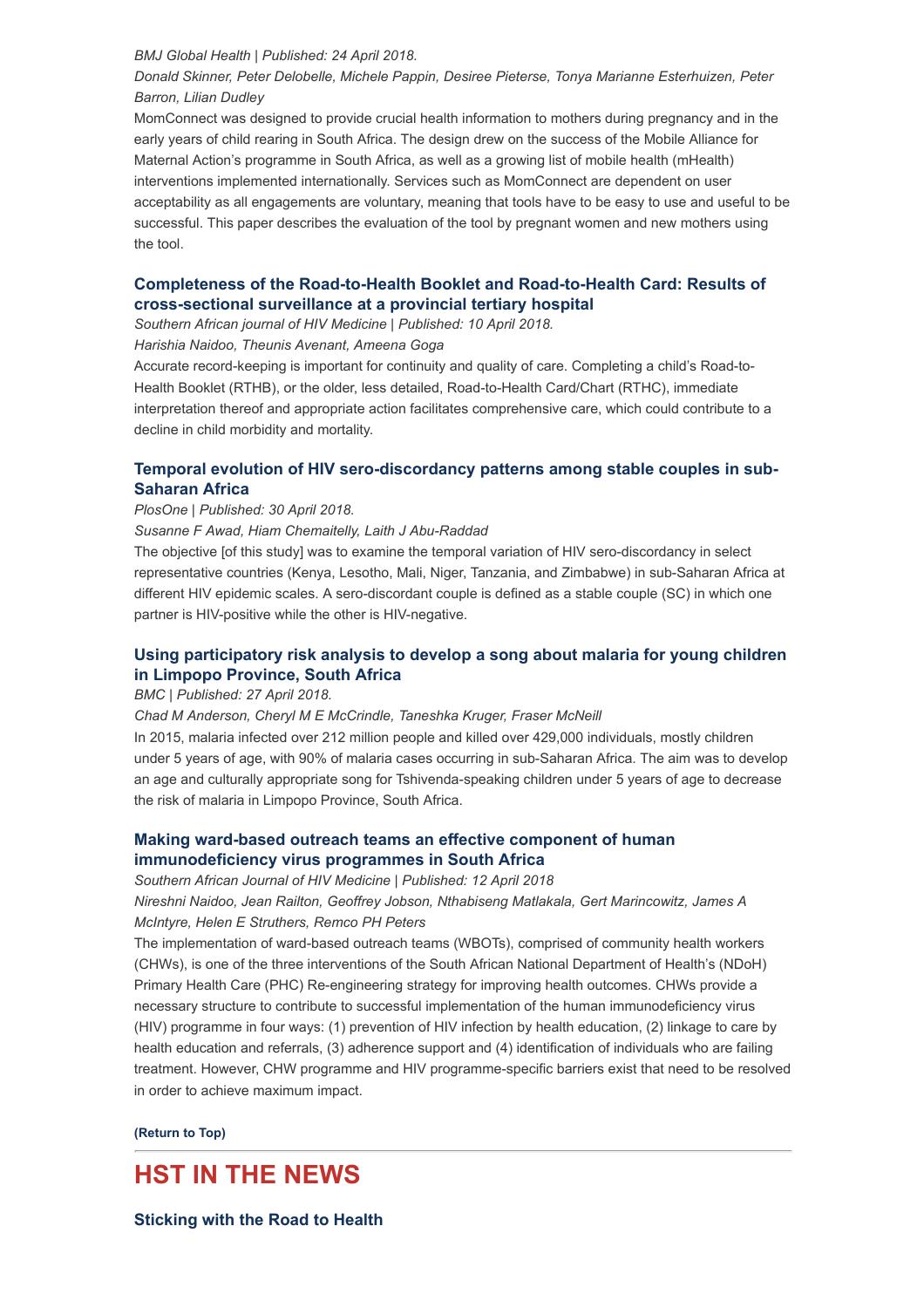#### *Daily Sun | 19 April 2018.*

By now, most adults know that diseases like HIV, high blood pressure and diabetes are chronic conditions that can be managed by taking medication and living a healthy lifestyle.Unfortunately, it is not always as easy to stick with a treatment plan as we think it is.

## **[\(Return to Top\)](#page-0-1)**

## <span id="page-2-0"></span>**RECENT NEWS**

## **[South Africa sliding backwards](http://www.thelancet.com/journals/lancet/article/PIIS0140-6736(18)30839-0/fulltext)**

## *The Lancet | 14 April 2018.*

After nearly two decades of progress following the abolishment of apartheid, South Africa's societal gains are now deteriorating. These are the conclusions of a report published on March 28 by The World Bank that analysed the country's progress in reducing poverty and inequality from 1994 to 2015. While overall the country's poverty levels have fallen since 1994, at least 2·5 million more South Africans since then have become poor. Over half the population lives under the poverty line, many of whom are black or South Africans of mixed race. Unemployment stands at a staggering 28%. Most worryingly, the gap between the rich and poor has worsened for this upper-middle-income country—71% of wealth is now held by a 10% elite; the bottom 60% of the population hold just 7% of assets—making South Africa the most unequal country in the world.

## **[African women: UNAIDS head Michel Sidibé must go!](https://www.health-e.org.za/2018/05/03/african-women-unaids-head-michel-sidibe-must-go/)**

#### *Health-e News | 3 May 2018.*

Following a sexual harassment investigation at UNAIDS gone wrong, 23 leading African women activists believe executive director cannot be trusted to lead the world's foremost agency fighting AIDS.

## **[Kenya: Hopes of Being Declared Polio-Free Dashed](https://africareportonbusiness.com/2018/05/01/kenya-hopes-of-being-declared-polio-free-dashed-2/?utm_source=Global+Health+NOW+Main+List&utm_campaign=b28060a44c-EMAIL_CAMPAIGN_2018_05_01&utm_medium=email&utm_term=0_8d0d062dbd-b28060a44c-2811001)**

*Africa Report on Business | 1 May 2018.* Kenya's hopes of being certified as a polio-free country have been dashed after the discovery of live polio viruses in sewage samples from Nairobi's Eastleigh estate.

### **[The future of water: From your toilet to your tap and back again](http://bhekisisa.org/article/2018-05-03-00-toilet-to-tap-and-back-again-1)**

*Bhekisisa | 3 May 2018.* The reality is many of us look at water like we do a takeaway container.

### **[Stunting haunts a child for life](https://www.health-e.org.za/2018/05/02/stunting-haunts-a-child-for-life/)**

*Health-e News | 2 May 2018.* Poor nutrition in early childhood has a number of negative consequences for people later in life, according to Professor Daniela Casale, from Wits University's School of Economic and Business Sciences.

## **[Mahikeng's hero: The doctor who delivered 8 babies amid fire and ash](https://city-press.news24.com/News/mahikengs-hero-the-doctor-who-delivered-8-babies-amid-fire-and-ash-20180501)**

*The Citizen | 1 May 2018.* Amid the barricaded roads, burning tyres and black smoke that dominated Mahikeng, George Mothupi looked no different from other frustrated pedestrians without public transport.

**[\(Return to Top\)](#page-0-1)**

## <span id="page-2-1"></span>**TRAINING AND RESOURCES**

## **[AIDSinfo Fact sheets: Drugs](https://aidsinfo.nih.gov/drugs/)**

### *AIDSInfo | Updated periodically.*

AIDSinfo provides information for both patients and health professionals: a patient fact sheet includes an overview of the drug and information on clinical trials studying the drug, and a health professional fact sheet includes more detailed, scientific information about the drug, including information on the pharmacology of the drug and on adverse events identified in clinical trials. The lefitolimod, romidepsin, and VAC-3S fact sheets have recently been updated based on research that was presented at the Conference on Retroviruses and Opportunistic Infections (CROI).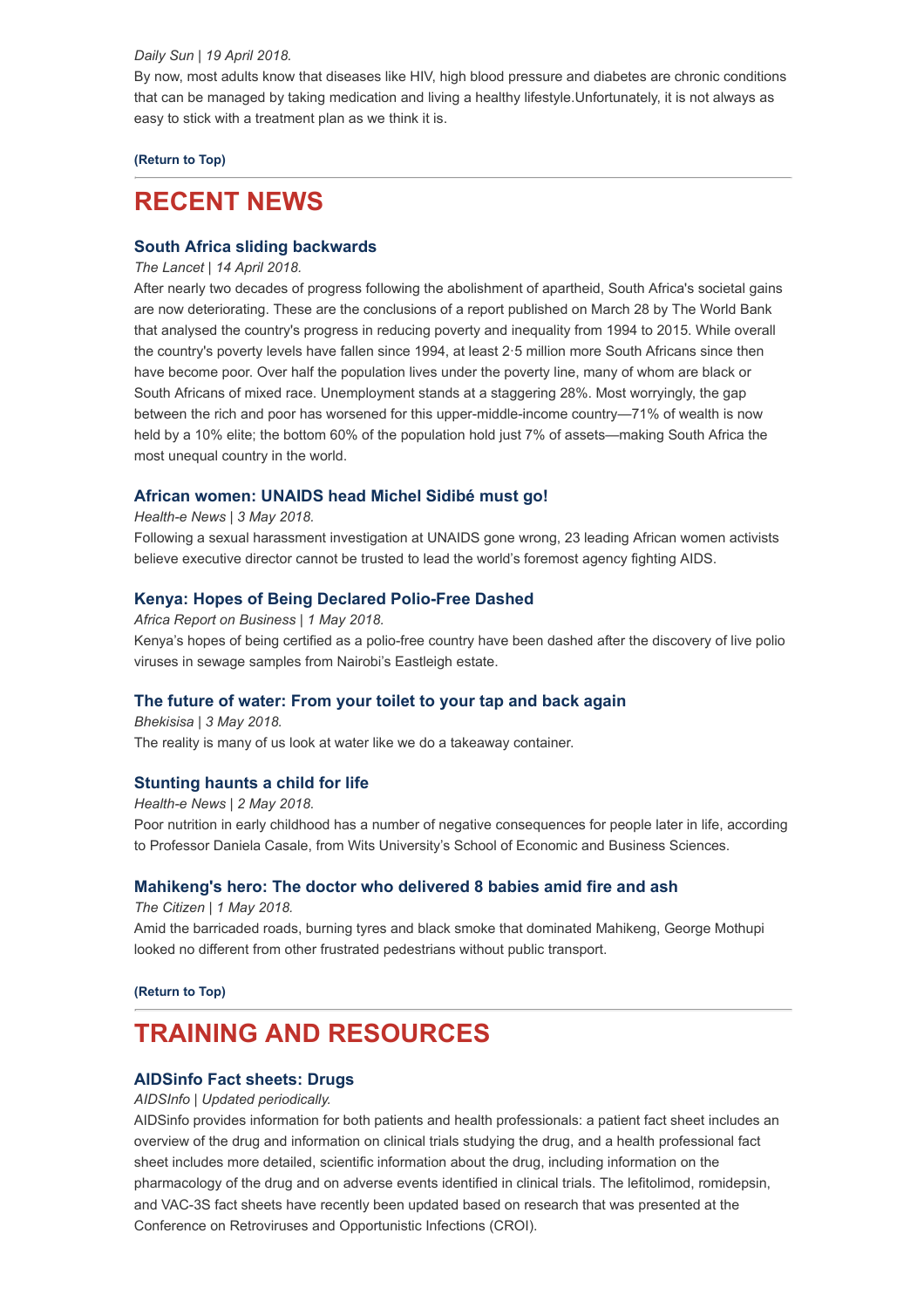# <span id="page-3-0"></span>**PUBLICATIONS AND REPORTS**

## **[Overcoming Poverty and Inequality in South Africa : An Assessment of Drivers,](http://documents.worldbank.org/curated/en/530481521735906534/pdf/124521-REV-OUO-South-Africa-Poverty-and-Inequality-Assessment-Report-2018-FINAL-WEB.pdf) Constraints and Opportunities (English)**

#### *World Bank | 22 March 2018.*

This report documents the progress South Africa has made in reducing poverty and inequality since the end of apartheid in 1994, with a focus on the period between 2006 and 2015. The main conclusions are as follows: First, by any measure, South Africa is one of the most unequal countries in the world. Inequality is high, persistent, and has increased since 1994. Second, although South Africa has made progress in reducing poverty since 1994, the trajectory of poverty reduction was reversed between 2011 and 2015, threatening to erode some of the gains made since 1994. Third, high levels of income polarization are manifested in very high levels of chronic poverty, a few high-income earners and a relatively small middle class. Fourth, the role of skills and labor market factors have grown in importance in explaining poverty and inequality while the role of gender and race, though still important, has declined, presenting an opportunity for policy to influence poverty and inequality outcomes. Looking ahead, accelerating poverty and inequality reduction will require a combination of policies that seek to unlock the full potential of labor markets and promote inclusive growth through skilled job creation.

### **['Multimorbidity: a priority for global health research'.](https://acmedsci.ac.uk/file-download/82222577?utm_medium=email&utm_campaign=Multimorbidity%20a%20priority%20for%20global%20health%20research%20report%20launch&utm_content=Multimorbidity%20a%20priority%20for%20global%20health%20research%20report%20launch+CID_06563ed5e200120d7b4909bdf3cbe557&utm_source=Email%20marketing&utm_term=Click%20here)**

#### *The Academy of Medical Sciences | 19 April 2018.*

The Academy of Medical Sciences has published its international policy report which summarises the available evidence on multimorbidity and highlights key evidence gaps which must be addressed to better understand the issue, and improve the care and outcomes of patients across the globe.

The report calls for a standardised definition and reporting system for multimorbidity, and recommends a series of research priorities to better understand:

- The trends and patterns of multimorbidity across the globe.
- The burden caused by common clusters of conditions.
- The determinants of the most common clusters of conditions.
- How best to prevent the development of multimorbidity.
- How to maximise benefits and limit risks of treatment for patients with multimorbidity.
- How to organise healthcare systems to better manage patients with multimorbidity.

The report draws on insights from a number of workshops, one of which was held in Johannesburg, South Africa.

### **[\(Return to Top\)](#page-0-1)**

# <span id="page-3-1"></span>**CONFERENCES AND EVENTS**

### **[Africa Health](https://www.africahealthexhibition.com/en/home.html)**

29-31 May 2018 Gallagher Conventions Centre, Johannesburg, South Africa

## **[SA TB Conference](http://www.tbconference.co.za/)** 12-15 June 2018 Durban ICC, Durban, South Africa

## **[Medicine Quality and Public Health](http://www.tropicalmedicine.ox.ac.uk/medicinequality2018/)**

23-28 September 2018 Oxford, United Kingdom

#### **[\(Return to Top\)](#page-0-1)**

# **JOB OPPORTUNITIES**